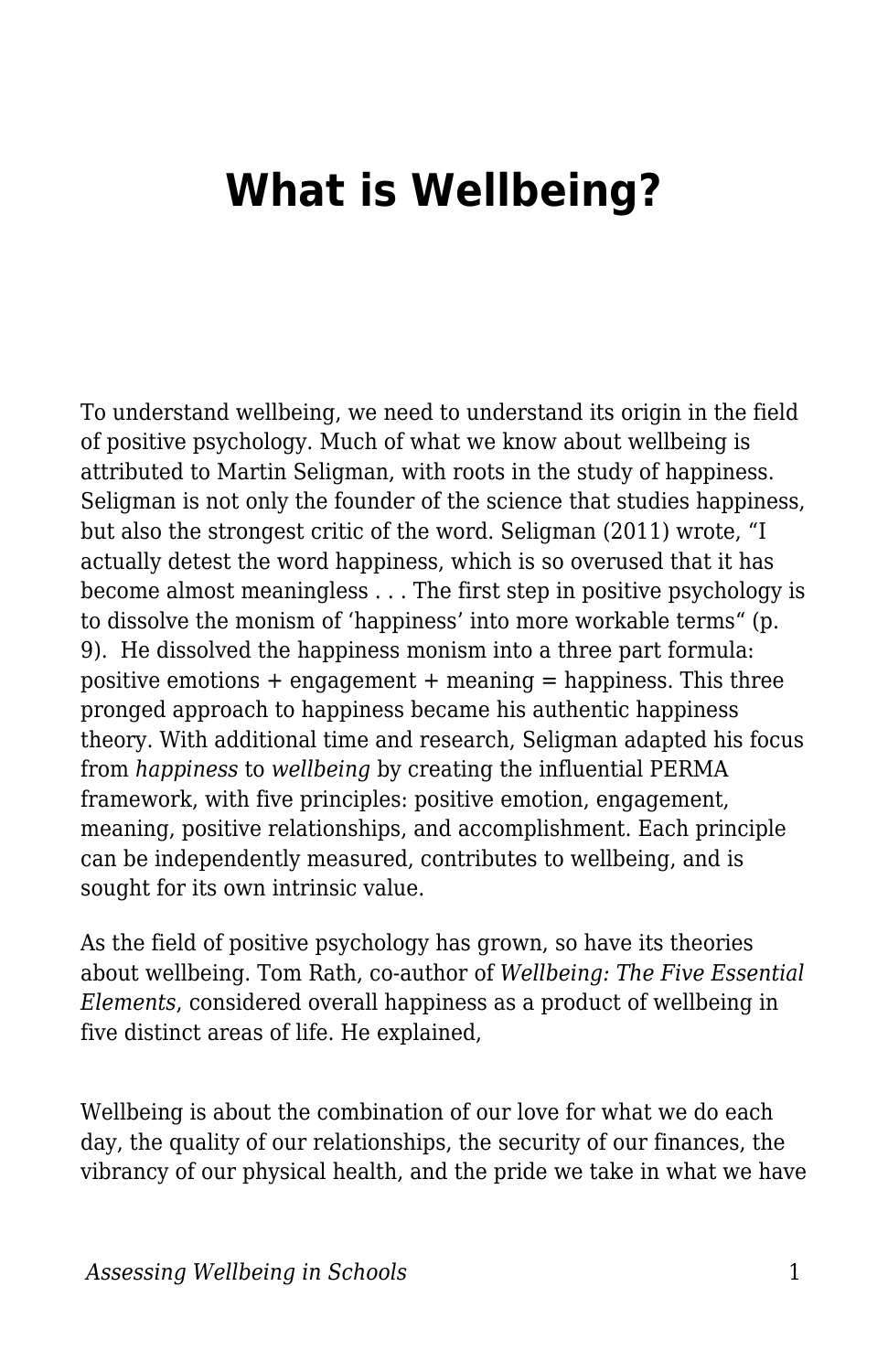contributed to our communities. Most importantly, it's about how these five elements interact. (Rath & Harter, 2014, p.4).

Furthermore, he argued, long- term happiness is really about the positive short-term decisions we make in relation to our finances, relationships, physical health, community, and career.

Psychologist Ed Diener thought of happiness more simply: "Happiness is the name we put on thinking and feeling positively about one's life." What really matters, he continued, is psychological wealth which takes into account "life satisfaction and happiness, spirituality and meaning in life, positive attitudes and emotions, loving social relationships, engaging activities and work, values and life goals to achieve them, physical and mental health, [and] material sufficiency to meet our needs" (Diener & Biswas-Diener, 2011, pp. 4-6).

Ryff and Keyes (1995) defined psychological wellbeing as the combination of six dimensions: autonomy, environmental mastery, personal growth, positive relationship with others, purpose in life, and self-acceptance. Each of these components is designed to lead to positive functioning. Thus their model focuses more on eudaimonic wellbeing than hedonic traditions that argue wellbeing is about gratification and positive emotions. Eudaimonic wellbeing argues that happiness comes from meaning, rather than gratification and positive emotions (Goodman, Disabato, Kashdan, & Kauffman, 2017).

Another train of thought, beginning with Greenspoon and Saklofske (2001), views wellbeing as contingent on two factors: psychopathology (PTH) and subjective wellbeing (SWB). Rather than factors at opposing ends of the same spectrum, these are an integrated system building on the idea that wellbeing is not simply the absence of mental illness and struggle. More current research continues to support this model of wellbeing and differentiate among the four distinct groups that emerge on a dual factor system, "positive mental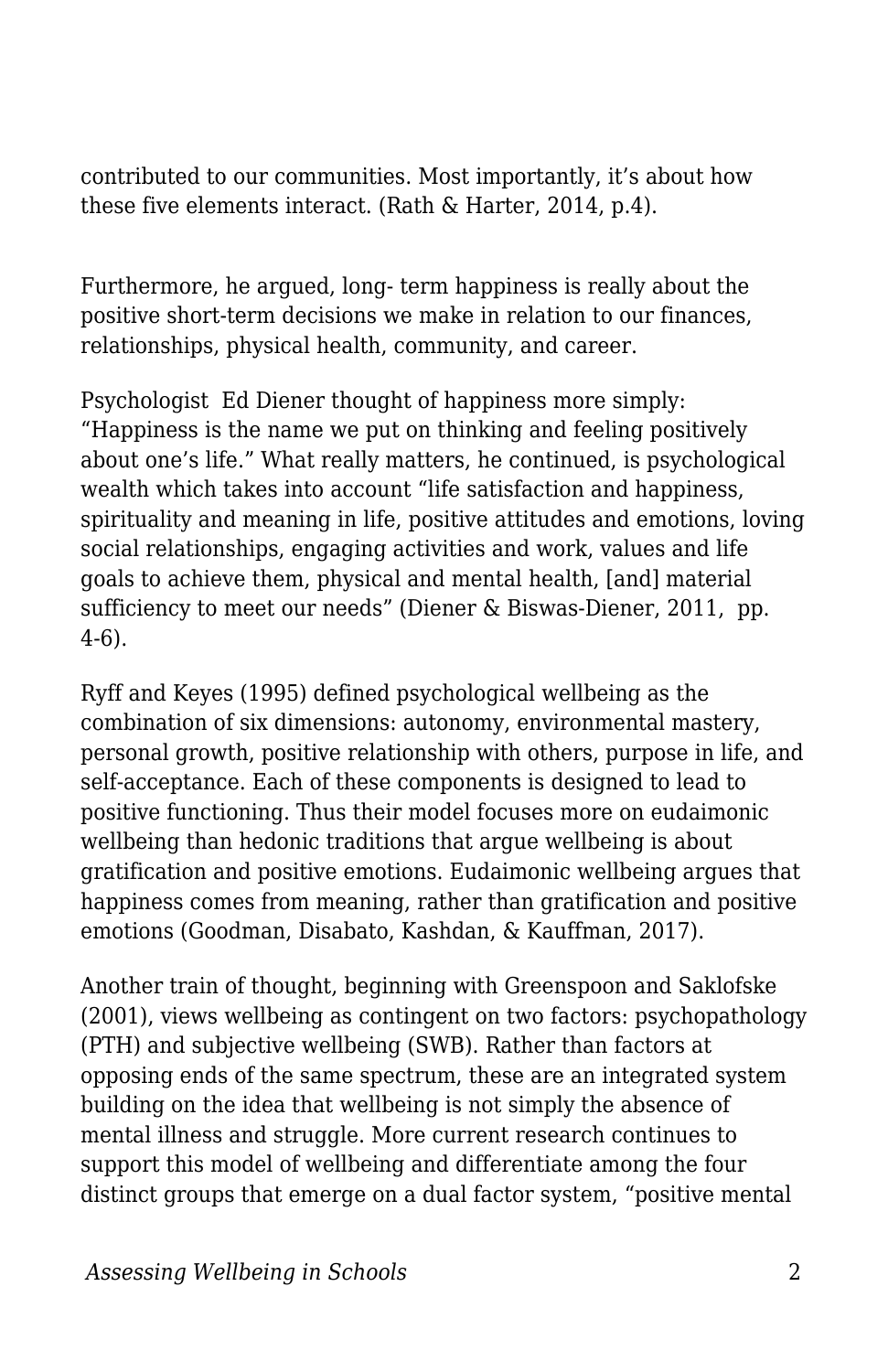health (high SWB, low PTH), vulnerable (low SWB, low PTH), symptomatic but content (high SWB, high PTH) and troubled (low SWB, high PTH)" (Lyons, Huebner, Hills & Shinkareva, 2012, p.183). For more information on this model of dual factors or dual continua of wellbeing, see our ["Wellbeing on Dual Continua"](https://docs.google.com/document/d/15asLn6_O3QEp2Q8DXsoGianio6gjnTzjfVuZ8et1ijo/edit#heading=h.74hv23ri5ld2) section.

With countless researchers and authors thinking about wellbeing in such varied ways, you may have difficulty grasping what wellbeing means to your school. The references below can help you understand additional models of wellbeing to consider in making your decisions. The variety of assessments and associated definitions of wellbeing allows you to measure the facets of wellbeing that are most important to your school community. We hope these resources serve as a foundation for more customized definitions and measures of wellbeing which ultimately result in flourishing for students, teachers, parents, and school communities now and into the future.

## **Section Summary**

- Several different models and theories have been proposed for wellbeing.
- Martin Seligman's PERMA framework argues that wellbeing is a combination of positive emotion, engagement, meaning, relationships, and accomplishment.
- Some researchers consider wellbeing from a domain-based perspective: as the result of flourishing across different domains of life: social, emotional, occupational, spiritual, physical, etc.
- The variety of definitions for wellbeing allows you to decide which framework and facets are most important to your context.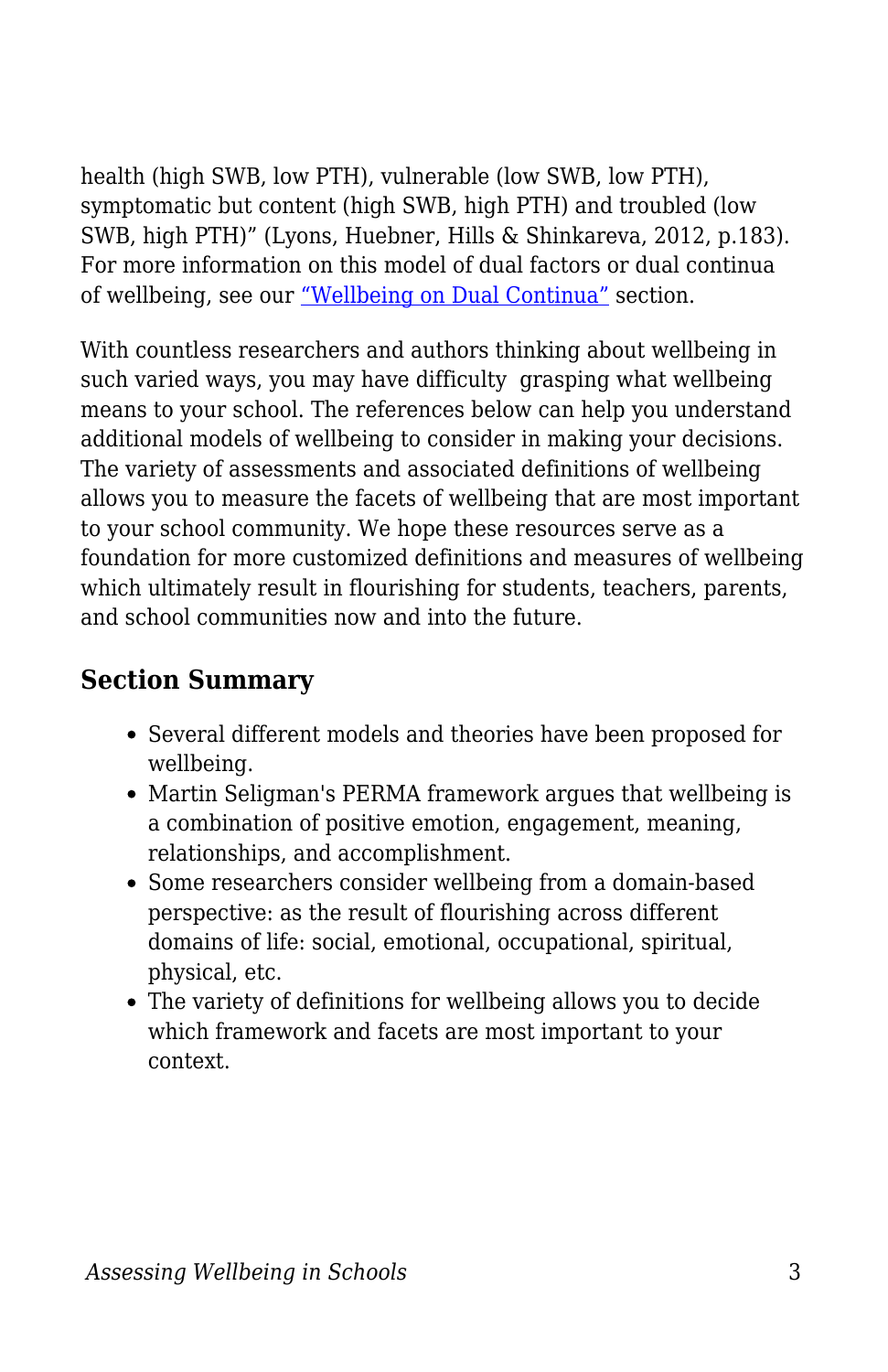## **Suggestions for Further Research**

Child and Family Services Reviews. (n.d.). ACYF framework for social and emotional well-being. [https://edtechbooks.org/-mVd](https://training.cfsrportal.acf.hhs.gov/section-4-trauma-child-welfare-system/2453)

Diener, E., & Biswas-Diener, R. (2011). *Happiness: Unlocking the mysteries of psychological wealth.* Blackwell.

 Goodman, F. R., Disabato, D. J., Kashdan, T. B., & Kauffman, B. S. (2017). Measuring well-being: A comparison of subjective well-being and PERMA. *The Journal of Positive Psychology*, *13* (4), n.p. https://doi.org/ [10.1080/17439760.2017.1388434](https://edtechbooks.org/wellbeing/about:blank)

Greenspoon, P. J., & Saklofske, D. H. (2001). [Toward an Integration of](https://link.springer.com/article/10.1023/A:1007219227883) [Subjective Well-being and Psychopathology](https://link.springer.com/article/10.1023/A:1007219227883). *Social Indicators Research*, *54*(1), 81–108. [https://edtechbooks.org/-PGj](https://edtechbooks.org/wellbeing/about:blank)

IPPA. (n.d.). *Home*. <https://www.ippanetwork.org/>

Lyons, M. D., Huebner, E. S., Hills, K. J., & Shinkareva, S. V. (2012). The dual-factor model of mental health*. Canadian Journal of School Psychology*, *27*(2), 183–196. [https://doi.org/](https://edtechbooks.org/wellbeing/about:blank) [10.1177/0829573512443669](https://edtechbooks.org/wellbeing/about:blank)

Penn Arts & Sciences. (n.d.). *Positive Psychology Center.* <https://ppc.sas.upenn.edu/>

Penn Arts & Sciences. (n.d.). *Video Lectures by Leading Scholars*. [https://edtechbooks.org/-xCKP](https://ppc.sas.upenn.edu/learn-more/readings-and-videos/video-lectures-leading-scholars)

Rath, T., & Harter, J. K. (2014). *Wellbeing: The five essential elements*. Gallup.

Rusk, R. D., & Waters, L. (2014). A psycho-social system approach to well-being: Empirically deriving the five domains of positive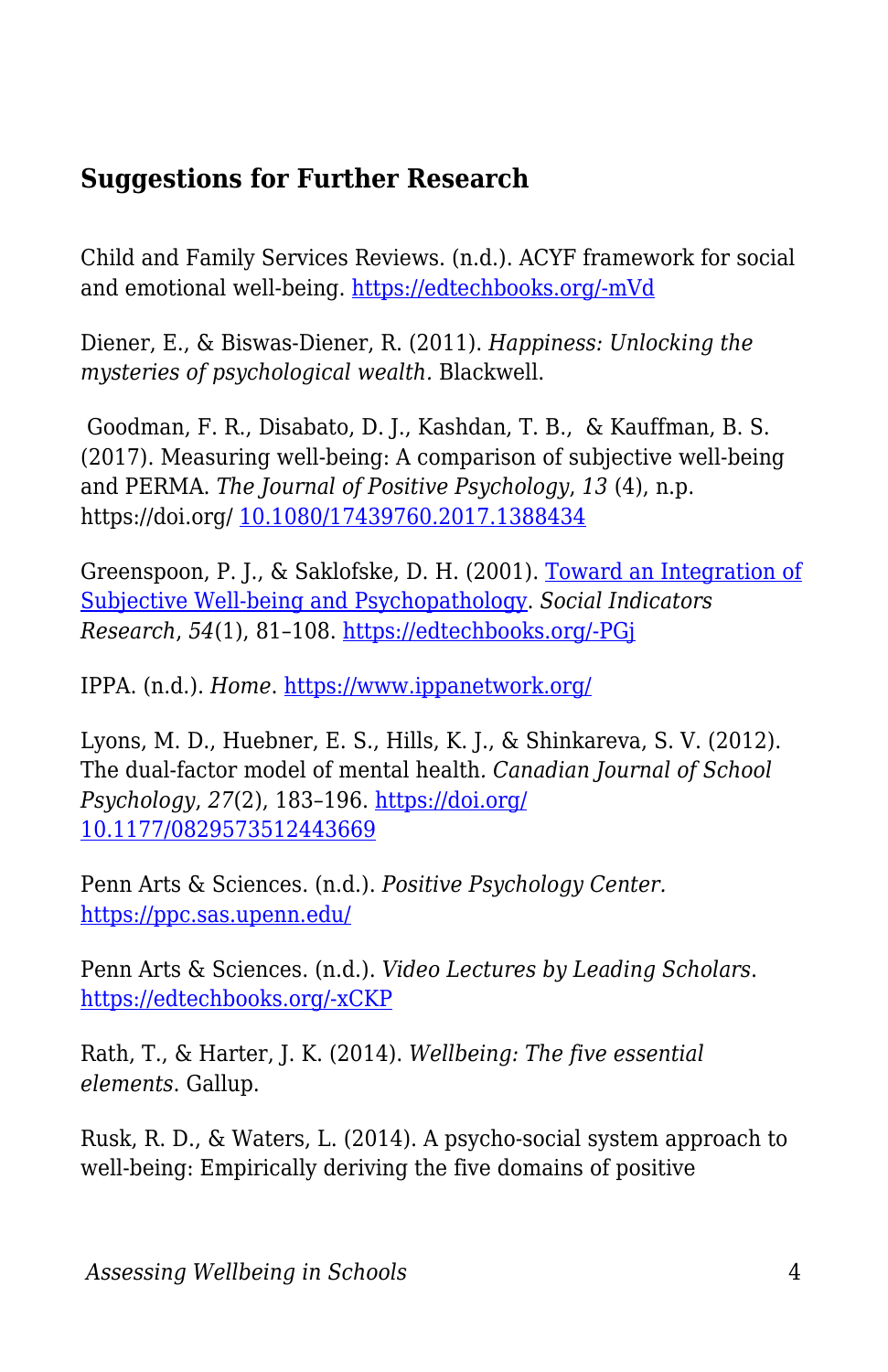functioning. *The Journal of Positive Psychology*, 10(2), 141-152. [https://edtechbooks.org/-PGj](https://edtechbooks.org/wellbeing/about:blank)

Ryff, C. D., & Keyes, C. L. M. (1995). The structure of psychological well-being revisited. *Journal of Personality and Social Psychology, 69*(4), 719–727. [https://edtechbooks.org/-Gkr](https://doi.org/10.1037/0022-3514.69.4.719)

Seligman, M. E. (2011). *Flourish*. Free Press.

Kern, M. L., Benson, L., Steinberg, E. A., & Steinberg, L. (2016). The EPOCH Measure of Adolescent Well-Being. *Psychological Assessment, 28*(5), 586-597[.https://edtechbooks.org/-qfDr](http://doi.org/10.1037/pas0000201)





Bates, M. & Boren, D. M. (2019). *Assessing Wellbeing in Schools*. EdTech Books. Retrieved from https://edtechbooks.org/wellbeing